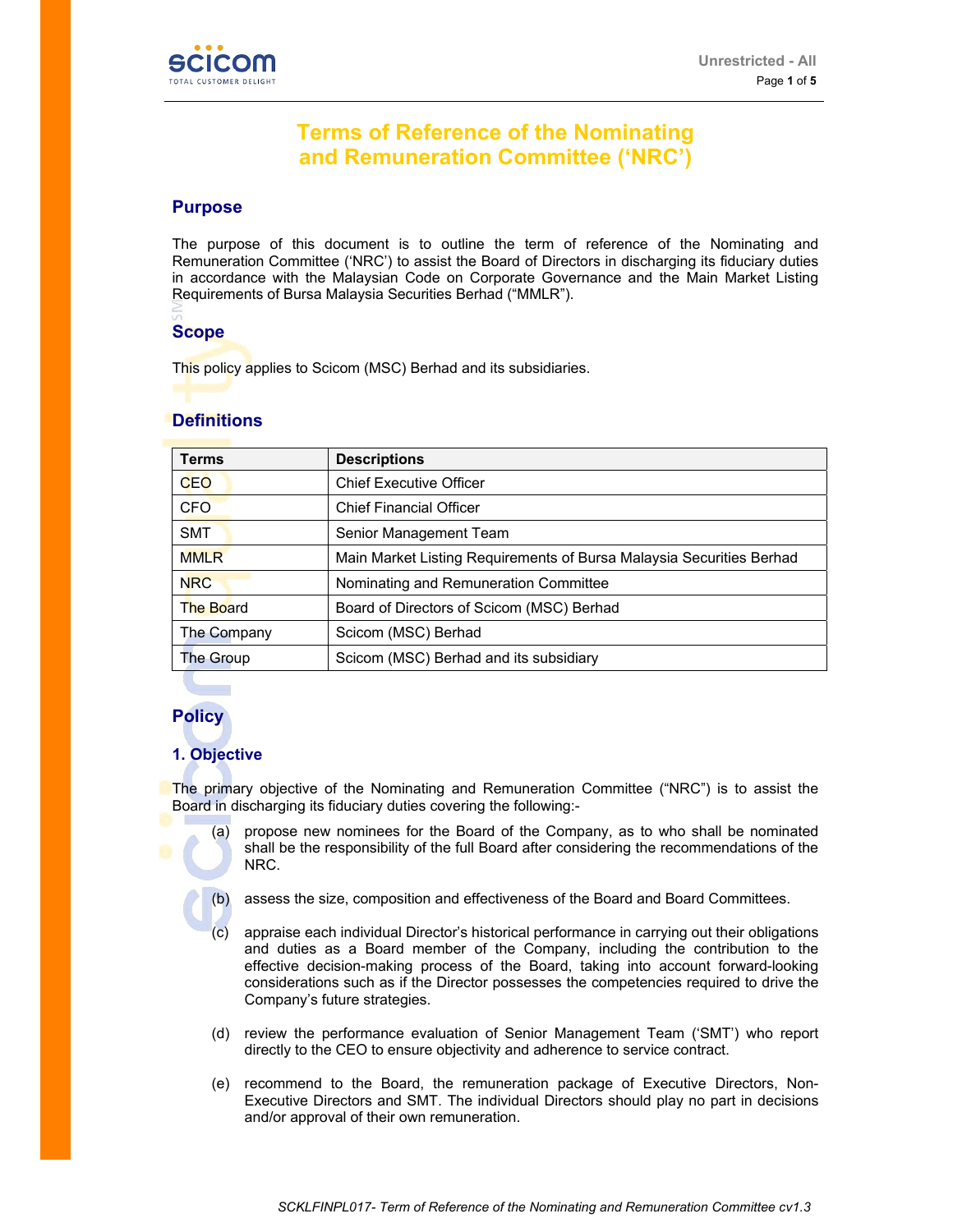

## **2. Composition of the NRC**

- (a) The members of the NRC shall be appointed by the Board from amongst their members.
- (b) The Chairman of the Board shall not be a member of the NRC.
- (c) The NRC shall consist of at least two (2) members and exclusively of Non-Executive Directors, the majority of whom shall be Independent Directors.
- (d) The members of the NRC shall elect a Chairman from amongst its members, who shall be an Independent Non-Executive Director. È
- (e) In the event of any vacancy in the NRC resulting in the non-compliance of the above, the Company must fill the vacancy within two (2) months, but in any case, not later than three (3) months of that event.

## **3. Meetings**

#### **3.1. Frequency of Meeting**

The NRC shall meet at least once a year and as many times as the NRC deems necessary with due notice of issues to be discussed.

#### **3.2. Proceedings of Meeting**

- (a) The quorum for NRC meeting shall be two (2) members of which the majority of members present must be Independent Non-Executive Directors.
- (b) If at any meeting, the Chairman of the NRC is not present within fifteen (15) minutes of the time appointed for holding the same, the members of the NRC present shall choose one of their number to be Chairman of such meeting.
- (c) The NRC members may participate in a meeting by means of conference telephone, conference videophone or any similar or other communications equipment by means of which all persons participating in the meeting can hear each other. Such participation in a meeting shall constitute presence in person at such meeting.
- (d) Questions arising at any meeting shall be decided by a majority of votes. In case of an equality of votes, the Chairman of the NRC shall have a second or casting vote except where two (2) members form a quorum, the Chairman of a meeting at which only such a quorum is present, or at which only two (2) members are competent to vote on the question at issue shall not have a casting vote.
- (e) A resolution in writing, signed by all the members of the NRC, shall be as effectual as if it has been passed at a meeting of the NRC duly convened and held. Any such resolution may consist of several documents in like form, each signed by one or more NRC members.

#### **3.3. Attendance at Meeting**

- (a) Other members of the Board and officers of the Company and its group may attend the meeting (specific to the relevant meeting) upon the invitation of the NRC.
- (b) External consultants engaged by the NRC, if deemed expedient, to aid the NRC in the discharge of its duties, may be invited to attend relevant meeting.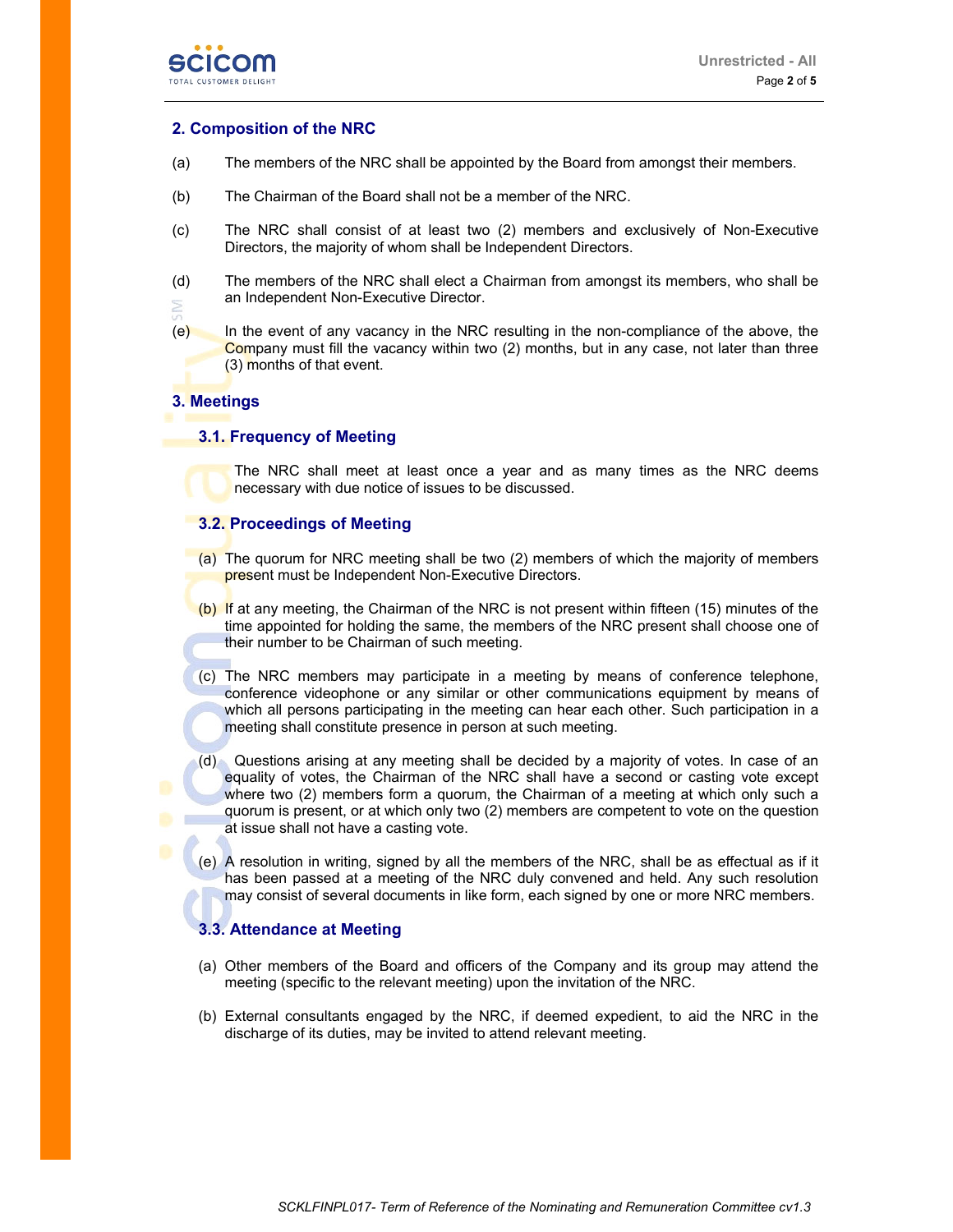

## **4. Secretary**

The Secretary, his/her representative or other appropriate Senior Officer shall act as secretary of the NRC (the "Secretary").

### **5. Advisers**

The NRC is authorised by the Board to seek appropriate professional advice inside and outside the Group as and when it considers necessary at the expense of the Company.

# **6. Annual General Meeting**

The Chairman of the NRC should attend the Annual General Meeting to answer any shareholder's questions on the activities of the NRC.

## **7. Duties and Responsibilities**

The duties and responsibilities of the NRC shall include the following:-

#### **7.1. Nomination and Annual Assessment**

- (a) To develop, maintain and review the criteria to be used in the recruitment and reelection process, as well as annual assessment of Directors vide a formal and objective assessment. The nomination and re-election process, which includes the application of the Directors' fit and proper policy, as well as the annual assessment undertaken for all Directors, should be disclosed in the Annual Report;
- (b) With the assistance of independent sources, where necessary, identify and recommend to the Board, candidates for directorship of the Company, taking into consideration the following:
	- candidate's skills, knowledge, expertise, experience and professionalisms;
	- candidate's commitment (including time commitment) to effectively discharge his/ her role as a Director;
	- boardroom diversity including gender diversity; and
	- in the case of candidates for the position of Independent Non-Executive Directors, the NRC should also evaluate the candidates' ability to discharge such responsibilities/functions as expected from Independent Non-Executive Directors, including acting independently of management.

If the selection of candidates was solely based on recommendations made by existing senior executive, Director or major shareholder, the NRC should explain why these source(s) suffice and other sources were not used.

- To ensure that there is participation of women on the Board and review the participation of women in senior management to ensure there is healthy talent pipeline;
- (d) To recommend to the Board, Directors to fill the seats on Board Committees;
- (e) To review annually the Board composition to ensure it is refreshed periodically, which include the required mix of skills and experiences and other qualities including core competencies which Directors should bring to the Board and recommend its findings to the Board;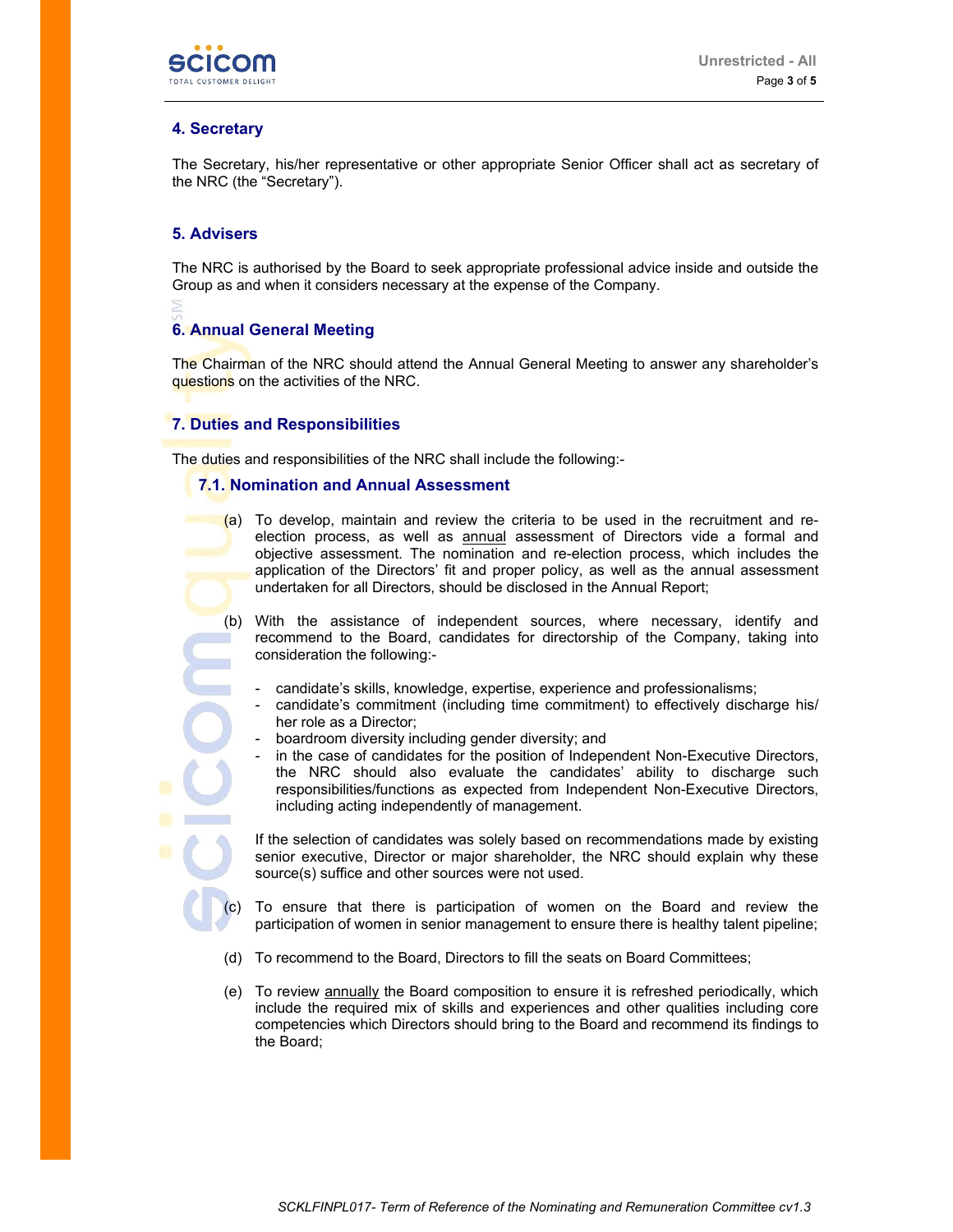

č

- (f) To assess annually the effectiveness of the Board as a whole, the Board Committees, the contribution of each individual Director as well as the performance of the SMT, including their performance in addressing the Company's material sustainability risks and opportunities, and thereafter, recommend its findings to the Board;
- (g) To assess annually the training needs of each individual Director, review the fulfillment of such training and disclose details in the Annual Report;
- (h) Assist the Board in establishing a policy of boardroom diversity, including diversity in gender, ethnicity and age and identifying measures to implement the policy;
- (i) To recommend to the Board on the re-election of the Directors, contingent on satisfactory evaluation of the Director's tenure, performance, contribution to the Board and the current composition of the Board; and
- $(i)$  Assess annually the independence of its Independent Directors, as well as consider and recommend the Independent Directors beyond nine (9) years for continuation in office, having due regard to their performance and ability to continue to contribute to the Board in the light of knowledge, skills and experience required. In exceptional cases, recommend to maintain that Director as Independent Director with strong justification, for shareholders' approval through a two-tier voting process.

# **7.2. Remuneration**

- (a) Assist the Board in developing and administrating a fair and transparent procedure for setting policy on remuneration of Directors and SMT;
- (b) To establish remuneration policy and procedure for all Directors and SMT, taking into account of the following factors:
	- the relevant legal and regulatory requirements.
	- the remuneration for Independent Non-Executive Directors do not conflict with their obligation to bring objectivity and independent judgement on matters discussed at Board Meetings.
	- the ability to attract, retain and motivate Executive Directors and SMT of the quality required to run the Company successfully without paying more than necessary having regard to the views of shareholders and other stakeholders.
	- the risk appetite of the Company and alignment to the Company's long- term strategic goals.
	- a significant proportion of remuneration for any Executive Directors and SMT shall be structured so as to link rewards to corporate and individual performance and designed to promote the long-term success of the Company.
	- To review and recommend to the Board, the remuneration for Non-Executive Directors, taking into consideration of the Company's performance in managing material sustainability risks and opportunities;
- (d) To review and recommend to the Board, the remuneration, including any increment, bonuses or terms of appointment, where applicable, of any Executive Directors and SMT, taking into consideration of their performance in managing material sustainability risks and opportunities, and drawing from outside advice as necessary; and
- (e) To oversee any major changes in the remuneration and benefit structures of employees throughout the Company and the Group.